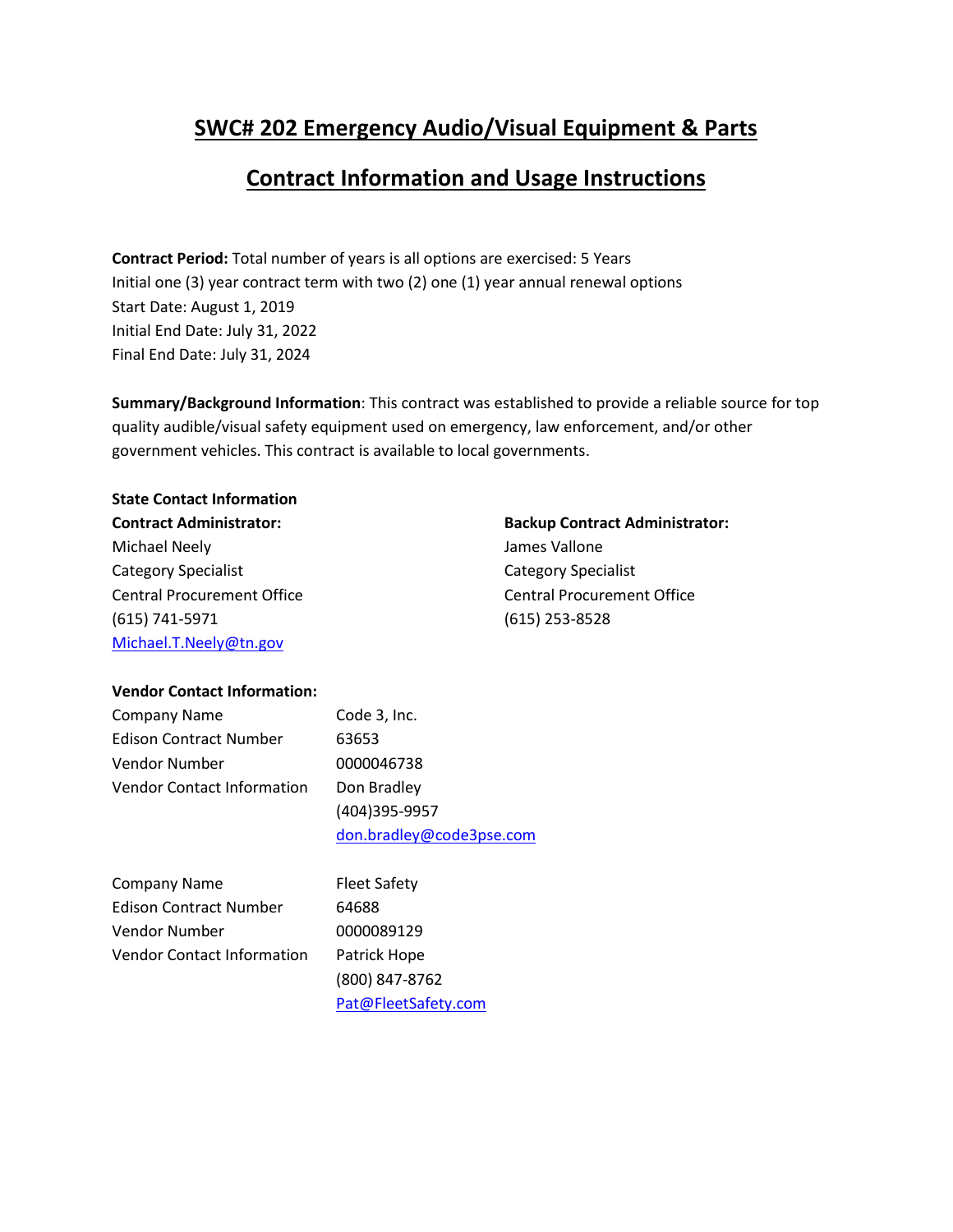Company Name Sound Off Edison Contract Number 63652 Vendor Number 000023466 Vendor Contact Information Tom Grubba

(616)889-7697 [tgrubba@soundoffsignal.com](mailto:tgrubba@soundoffsignal.com)

Company Name Fleet Safety Edison Contract Number 64687 Vendor Number 0000089129 Vendor Contact Information Patrick Hope

(800) 847-8762 [Pat@FleetSafety.com](mailto:Pat@FleetSafety.com)

Company Name Whelen Engineering Company Edison Contract Number 63650 Vendor Number 0000000239 Vendor Contact Information Craig Szymanski

(860) 718-2304 [cszymanski@whelen.com](mailto:emaurice@whelen.com)

Company Name Trucker's Lighthouse Edison Contract Number 64203 Vendor Number 0000001103 Vendor Contact Information Andy Stoll

(615) 843-6505 [andy@truckerslighthouse.com](mailto:andy@truckerslighthouse.com) Nashville/Knoxville TN

Company Name Batteries of NC Edison Contract Number 64385 Vendor Number 0000206126 Vendor Contact Information Lonnie Scott

(919) 331-0241 [lscott@batteriesofnc.com](mailto:lscott@batteriesofnc.com) Lawrenceburg, TN 38464